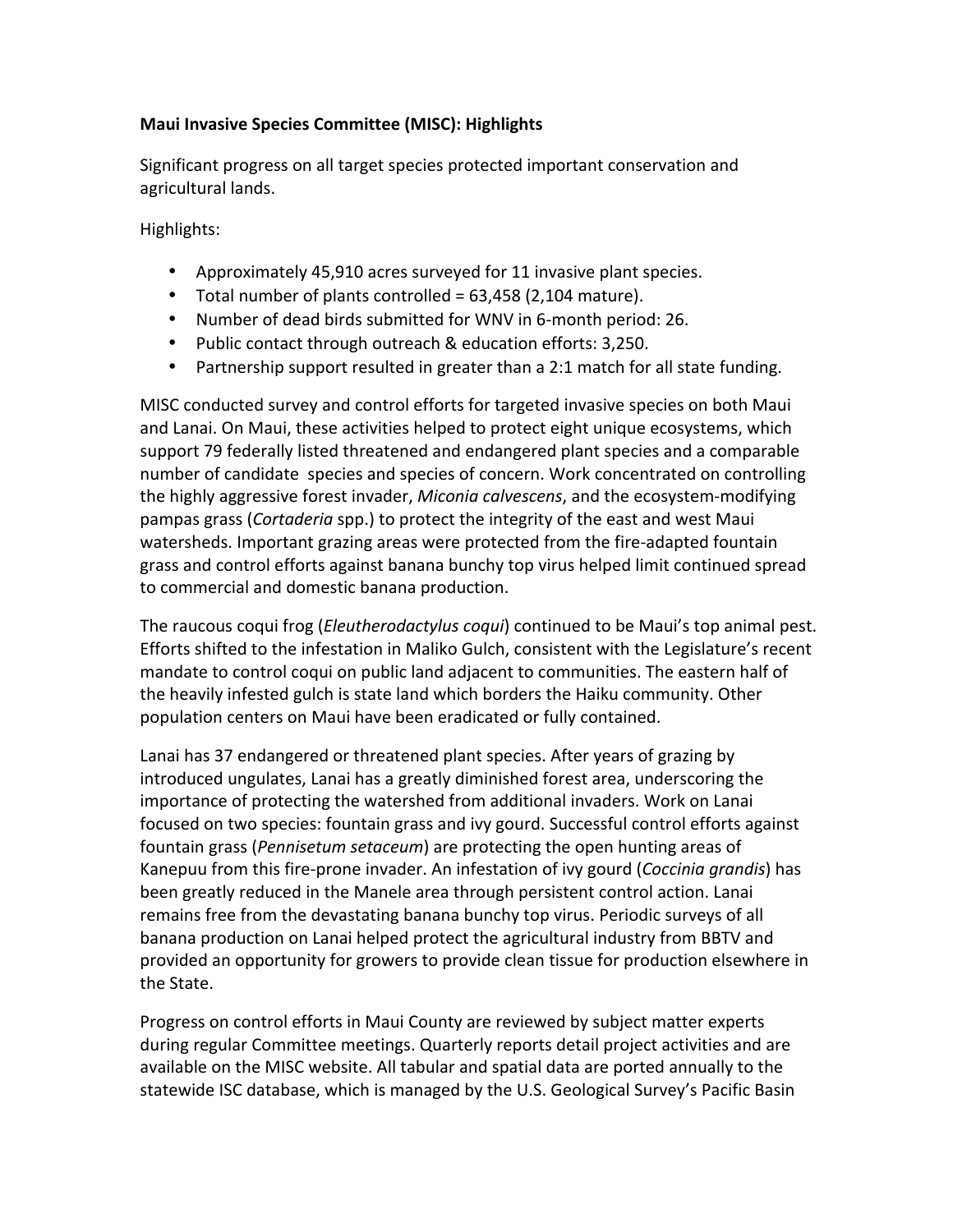Information Node. Selection of target species is evaluated during an annual prioritysetting workshop, based on a New Zealand model.

## **Miconia**:

- Ground and aerial crews surveyed 23,766 acres for miconia.
- Over 57,700 miconia plants were controlled, including 566 mature ones.
- Aerial control efforts benefited from substantial support and involvement by the National Park Service.
- A partner project with Hana Ranch and Natural Resources Conservation Service (NRCS) funding supported one additional staff and aerial operations.

## **Coqui Frog**:

- Five population centers on Maui have been eradicated, meaning it has been more than one year since the last vocalization was heard.
- Eight population centers have been contained.
- Work continued in Maliko Gulch. Crews delimited the extent of the lower infestation of the gulch, which represents spread within the gulch. Where feasible, initial control work occurred in these lower infestations.
- All background work for the coqui-free certification program has been completed, including surveys and production of marketing materials. The program will be launched officially in October 2008. Approximately 23 nurseries and plant providers are official participants in the program.
- More funding is needed to aggressively manage the Maliko wildland infestation.

### **Molokai/Maui Invasive Species Committee (MoMISC):**

### **Highlights**

Molokai is richly endowed with rare native plants, including 60 federally listed plant taxa, 52 candidate and species-of-concern plant taxa, as well as rare invertebrates and birds. There is broad agreement on Molokai that watershed protection, the home for many of these rare species, is the Island's top environmental priority, and that agriculture is the heart of the Island. Control efforts on Molokai focused on protecting both the watershed and agricultural interests.

Much effort is focused on preventing the worst invaders that have gained a foothold elsewhere in the islands from becoming established on Molokai. Annual aerial surveys of the forested watershed are needed to ensure early detection of plants, such as miconia. Community outreach and education has been a high priority to help prevent